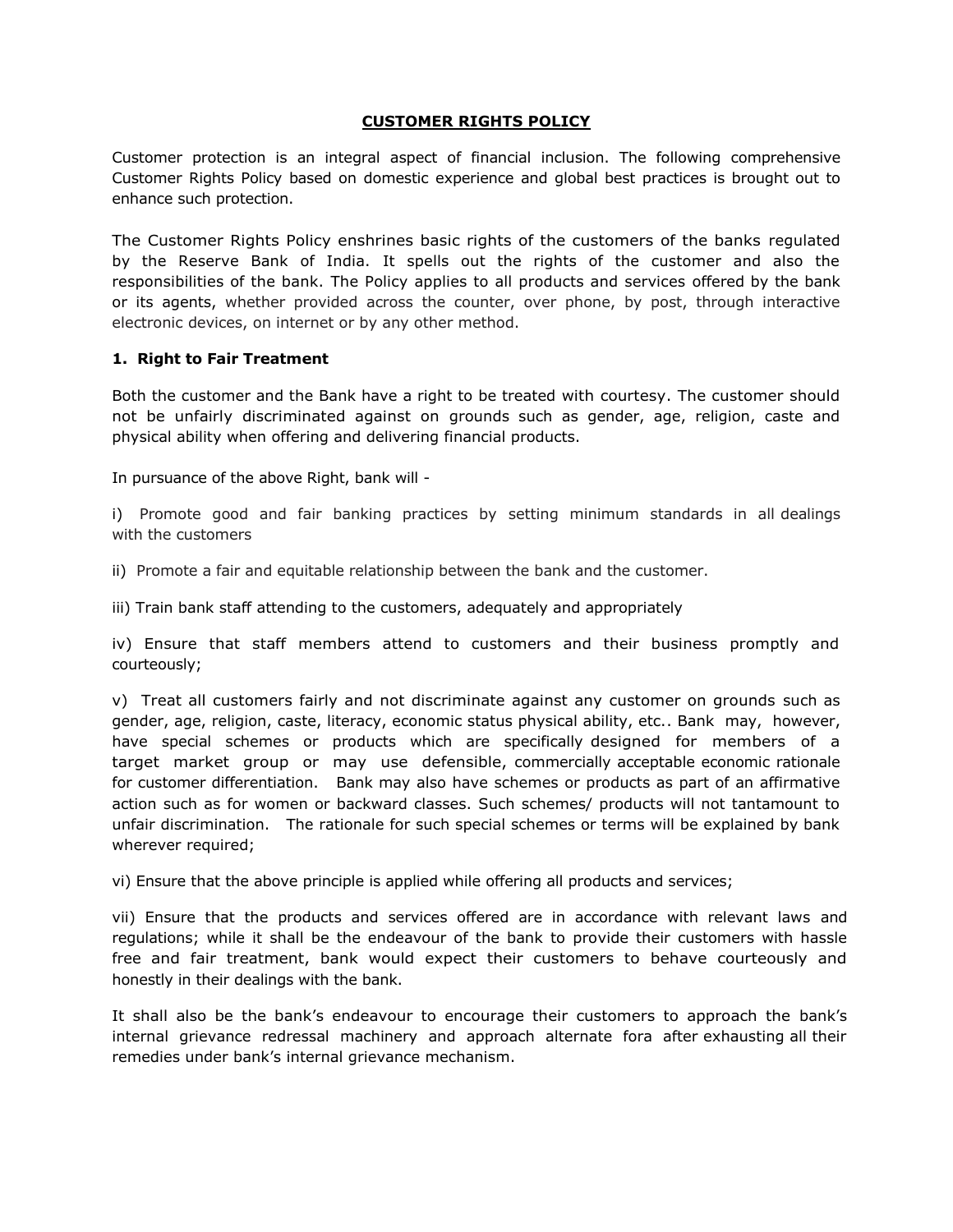### **2. Right to Transparency, Fair and Honest Dealing:**

The financial services provider should make every effort to ensure that the contracts or agreements it frames are transparent, easily understood by and well communicated to, the common person. The product's price, the associated risks, the terms and conditions that govern use over the product's life cycle and the responsibilities of the customer and financial service provider, should be clearly disclosed. The customer should not be subject to unfair business or marketing practices, coercive contractual terms or misleading representations. Over the course of their relationship, the Bank cannot threaten the customer with physical harm, exert undue influence, or engage in blatant harassment.

In pursuance of the above Right, the bank will -

i) Ensure complete transparency so that the customer can have a better understanding of what he or she can reasonably / fairly expect from the bank;

ii) Ensure that the bank's dealings with the customer rest on ethical principles of equity, integrity and transparency;

iii) Provide customers with clear information about its products and services, terms and conditions, and the interest rates / service charges in simple and easily understandable language, and with sufficient information so that the customer could be reasonably expected to make an appropriate and informed choice of product;

iv) Ensure that all terms and conditions are fair and set out the respective rights, liabilities and obligations clearly and as far as possible in plain and simple language;

v) Make known the key risks associated with the product as well as any features that may especially disadvantage the customer to him/her. Most Important Terms and Conditions (MITC) associated with the product or service will be clearly brought to the notice of the customer while offering the product. In general, it will be ensured that such terms will not inhibit a customer's future choice.

vi) Provide information on interest rates, fees and charges either on the Notice Board in the branches or website or through help-lines or help-desk and where appropriate the customer will be informed directly;

vii) Display the tariff Schedule on their website and a copy of it will be made available at every branch for customer's perusal. Also will display in its branches a notice about the availability of the Tariff Schedule at the branch;

viii) Give details, in their Tariff Schedule, of all charges, if any, applicable to the products and services chosen by customer;

ix) Inform the customer of any change in the terms and conditions through a letter or Statement of Account, SMS or email as agreed by the customer at least one month prior to the revised terms and conditions becoming effective;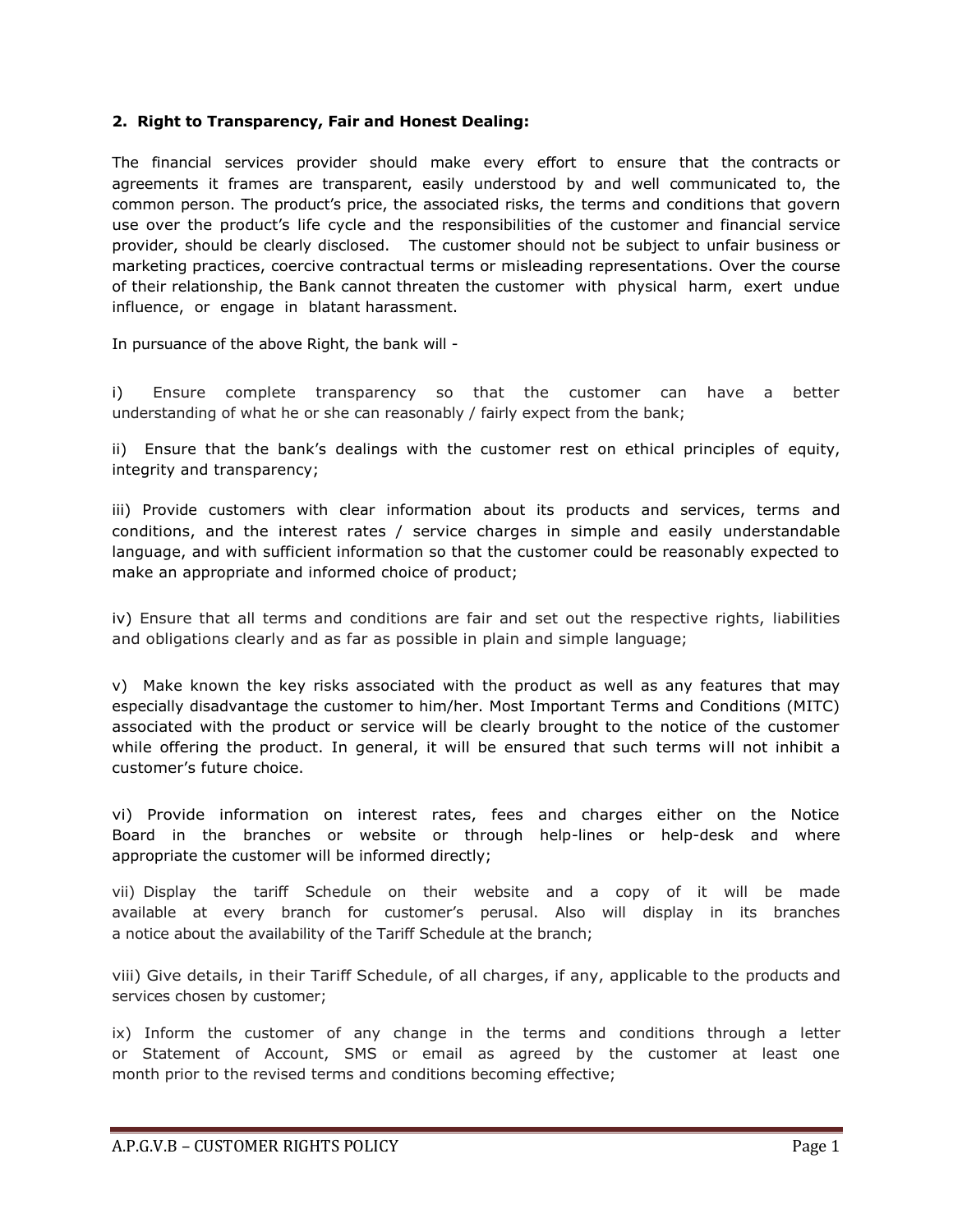x) Ensure that such changes are made only with prospective effect after giving notice of one month. If the bank has made any change without giving such notice which is favorable to the customer, it will notify the change within 30 days of such change. If the change is adverse to the customer, prior notice of minimum 30 days will be provided and the customer may be provided options, to close the account or switch to any other eligible account without having to pay the revised charge or interest within 60 days of such notice;

xi) Provide information about the penalties chargeable in case of non-observance / breach of any of the terms and conditions governing the product / services chosen by the customer;

xii) Display on public domain the Banks' Policies on Deposits, Cheque Collection, Grievance Redressal, Compensation and Collection of Dues and Security Repossession;

xiii) Make every effort to ensure that staff dealing in a particular product is properly trained to provide relevant information to customers fully, correctly and honestly;

xiv) Ensure to communicate to the applicant within a reasonable time period as decided by the bank about the acceptance / non-acceptance of applications submitted for availing a product / service and convey in writing the reasons for not accepting / declining the application. Such period will be notified in the bank's website and also in the application of the particular product or service

xv) Communicate unambiguously the information about -

- a. discontinuation of particular products,
- b. relocation of their offices
- c. changes in working hours
- d. change in telephone numbers
- e. closure of any office or branch with advance notice of at least 30 days.

Also affirms that disclosure of information is an on-going process through the lifecycle of the product / relationship and will be diligently followed by them. Ensure to use all possible channels of communication, including web-site, to ensure that information on all changes are made known to the customer upfront;

xvi) Advise the customer at the time of selling the product of the rights and obligations embedded in law and/or banking regulation including the need to report any critical incidents that the customer suspect, discover or encounter;

xvii) The bank's staff members shall, when approached by the customer for availing a product or service, provide all relevant information related to the product service and also provide direction to informational resources on similar products available in the market with a view to enable the customer to make an informed decision;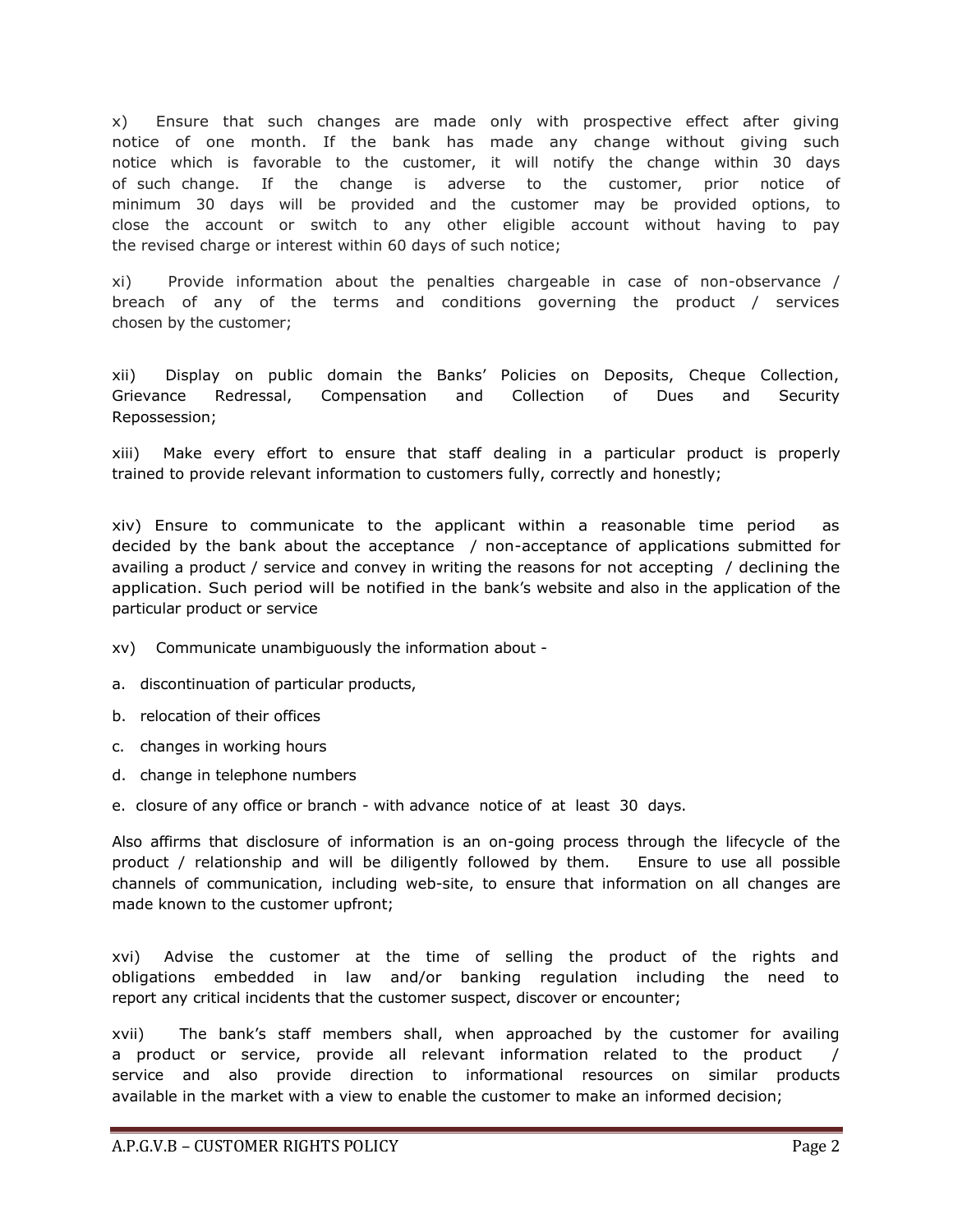xviii) Not terminate a customer relationship without giving reasonable or contractual prior notice to the customer;

xix) Assist the customer in all available ways for managing his/her account, financial relationship by providing regular inputs in the bank's realms such as account statements/passbooks, alerts, timely information about the product's performance, term deposits maturity etc.;

xx) Ensure that all marketing and promotional material is clear and not misleading;

xxi) Not threaten the customer with physical harm, exert influence or engage in behavior that would reasonably be construed as unwarranted harassment. Ensure adherence only to the normal appropriate business practices.

xxii) Ensure that the fees and charges on products/services and its structure are not unreasonable to the customer

## **3. Right to Suitability**

The products offered should be appropriate to the needs of the customer and based on an assessment of the customer's financial circumstances and understanding.

In pursuance of the above Right, the bank will -

i) Ensure that it has a Board approved policy for assessing suitability of products for customers prior to sale;

ii) Endeavour to make sure that the product or service sold or offered is appropriate to the customer's needs and not inappropriate to the customer's financial standing and understanding based on the assessment made by it. Such assessment will be appropriately documented in the it's records

iii) Sell third party products only if it is authorized to do so, after putting in place a Board approved policy for marketing and distributing third party financial products;

iv) Not compel a customer to subscribe to any third party products as a quid-pro-quo for any service availed from the bank;

v) Ensure that the products being sold or service being offered, including third party products, are in accordance with extant rules and regulations;

vi) Inform the customer about his responsibility to promptly and honestly provide all relevant and reasonable information that is sought by bank to enable them to determine the suitability of the product to the customer.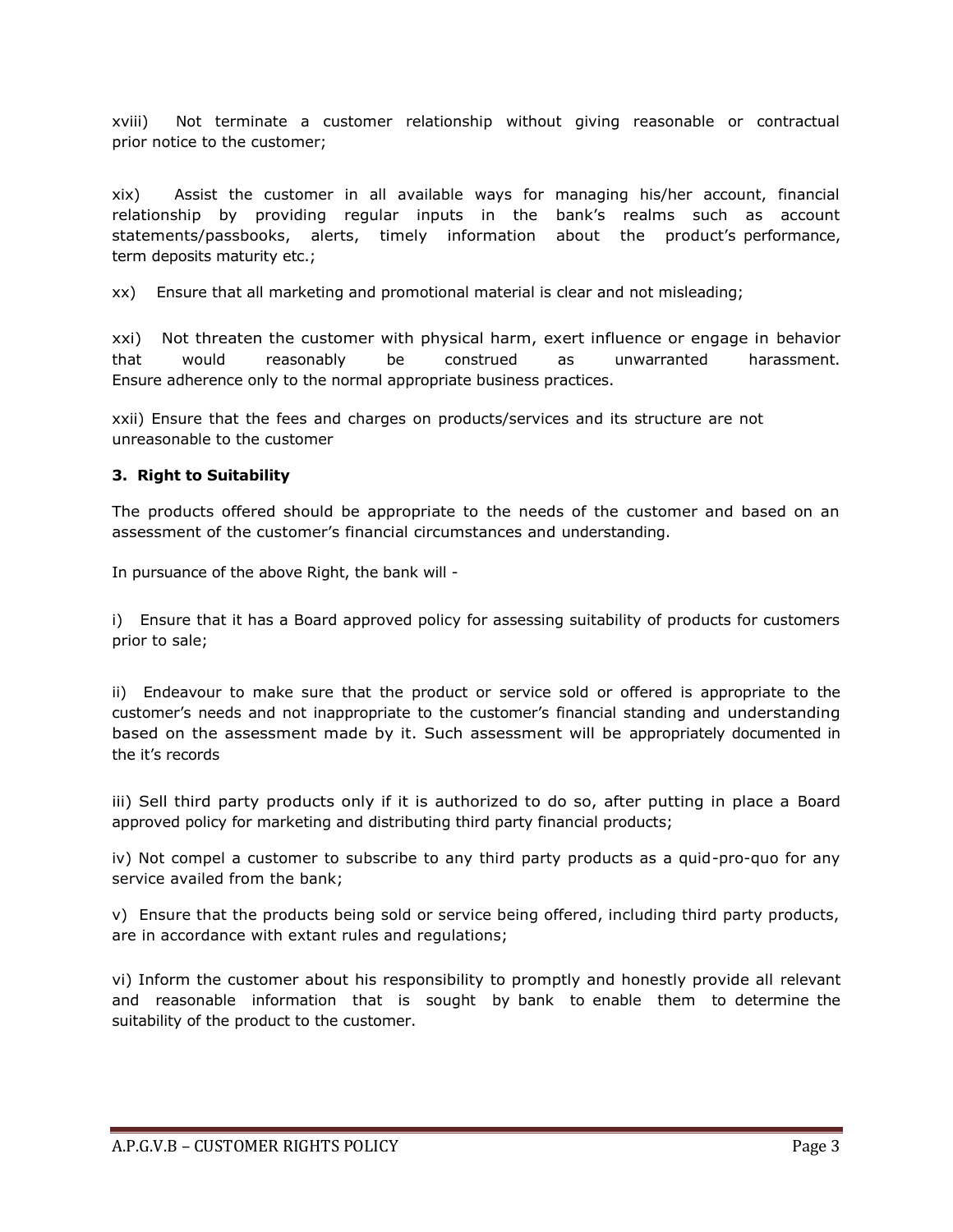## **4. Right to Privacy**

Customers' personal information should be kept confidential unless they have offered specific consent to the Bank or such information is required to be provided under the law or it is provided for a mandated business purpose (for example, to credit information companies). The customer should be informed upfront about likely mandated business purposes. Customers have the right to protection from all kinds of communications, electronic or otherwise, which infringe upon their privacy.

In pursuance of the above Right, bank will -

i) Treat customer's personal information as private and confidential (even when the customer is no longer banking with us), and, as a general rule, not disclose such information to any other individual/institutions including it's subsidiaries / associates, tie-up institutions etc. for any purpose unless:

- a. The customer has authorized such disclosure explicitly in writing
- b. Disclosure is compelled by law / regulation;
- c. Bank has a duty to the public to disclose i.e. in public interest
- d. Bank has to protect its interests through disclosure
- e. It is for a regulatory mandated business purpose such as disclosure of default to credit information companies or debt collection agencies

ii) Ensure such likely mandated disclosures be communicated immediately to the Customer in writing

iii) Shall not use or share customer's personal information for marketing purpose, unless the customer has specifically authorized it;

iv)Shall adhere to Telecom Commercial Communications Customer Preference Regulations, 2010 (National Customer Preference Registry) issued by Telecom Regulatory Authority of India, while communicating with customers.

### **5. Right to Grievance Redress and Compensation**

The customer has a right to hold the Bank accountable for the products offered and to have a clear and easy way to have any valid grievances redressed. The provider should also facilitate redress of grievances stemming from its sale of third party products. The Bank must communicate its policy for compensating mistakes, lapses in conduct, as well as nonperformance or delays in performance, whether caused by the provider or otherwise. The policy must lay out the rights and duties of the customer when such events occur.

In pursuance of the above Right, bank will -

- i) deal sympathetically and expeditiously with all things that go wrong;
- ii) correct mistakes promptly;
- iii) Cancel any charge that has been applied wrongly and by mistake;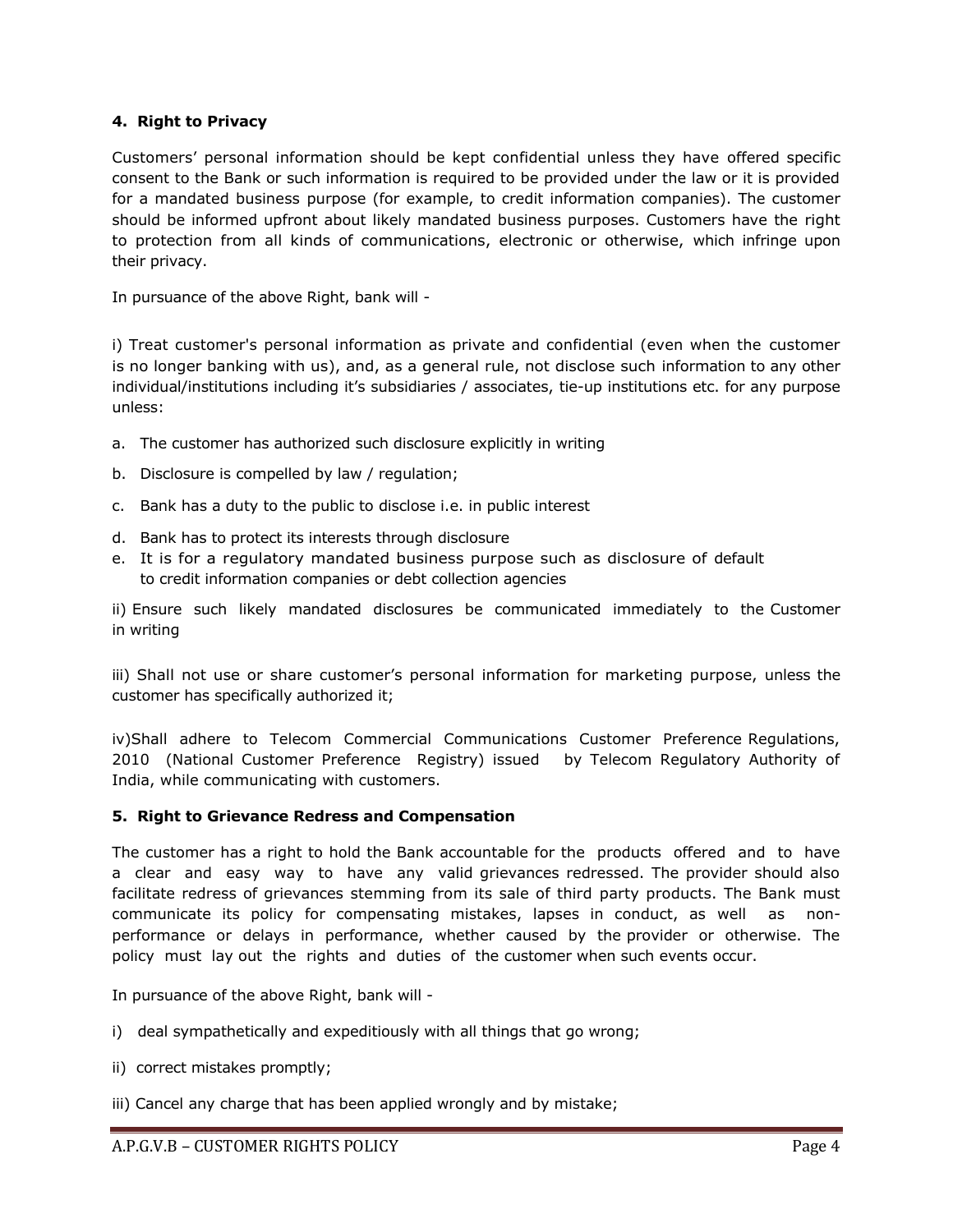iv) Compensate the customer for any direct financial loss that might have been incurred by the customer due to its lapses.

The bank will also -

i) Place in public domain its Customer Grievance Redressal Policy, including the grievance redressal procedure available for the customer;

ii) Place in public domain the compensation policy for delays / lapses in conducting / settling customer transactions within the stipulated time and in accordance with the agreed terms of contract;

iii) Ensure to have a robust and responsive grievance redressal procedure and clearly indicate the grievance resolution authority who shall be approached by the customer;

iv) Make grievance redressal mechanism easily accessible to customers;

v) Advise the customer about how to make a complaint, to whom such a complaint is to be made, when to expect a reply and what to do if the customer is not satisfied with the outcome;

vi) Display name, address and contact details of the Grievance Redressal Authority / Nodal Officer. The time limit for resolution of complaints will be clearly displayed / accessible at all service delivery locations;

vii) Inform the complainant of the option to escalate his complaint to the Banking Ombudsman if the complaint is not redressed within the pre-set time;

viii) Place in public domain information about Banking Ombudsman Scheme;

ix) Display at customer contact points the name and contact details of the Banking Ombudsman under whose jurisdiction the bank's branch falls.

Further, the bank will -

i) Acknowledge all formal complaints (including complaints lodged through electronic means) within three working days and work to resolve it within a reasonable period, not exceeding 30 days (including the time for escalation and examination of the complaint by the highest ranking internal official responsible for grievance redressal). The 30 day period will be reckoned after all the necessary information sought from the customer is received;

ii) Provide aggrieved customers with the details of the Banking Ombudsman Scheme for resolution of a complaint if the customer is not satisfied with the resolution of a dispute, or with the outcome of a dispute handling process;

In addition, the bank will

a) Clearly spell out, at the time of establishing a customer relationship, the liability for losses, as well as the rights and responsibilities of all parties, in the event of products not performing as per specifications or things going wrong. However, the bank will not be liable for any losses caused by extraneous circumstances that are beyond its reasonable control (such as market